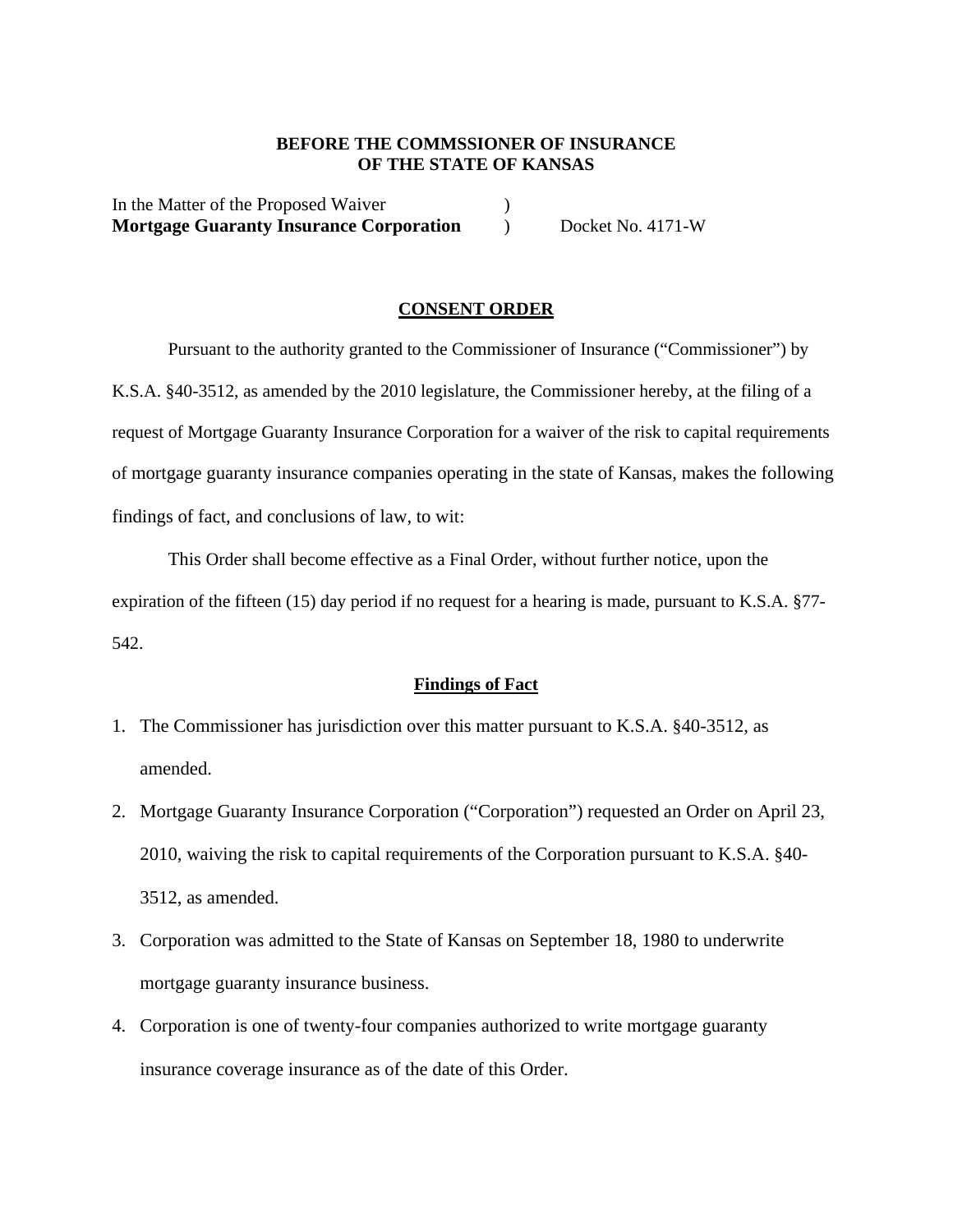- 5. Corporation wrote twenty six percent (26%) of the direct premiums of mortgage guaranty insurance written in the State of Kansas for the year ending December 31, 2009.
- 6. Corporation has stated it may exceed the maximum risk to capital ratio and would not be able to continue writing mortgage guaranty insurance in the state of Kansas.

## **Conclusions of Law**

Based on the Findings of Fact enumerated above in Paragraphs #1 through #6:

## **IT IS THEREFORE ORDERED BY THE COMMISSIONER OF INSURANCE:**

A waiver of the risk to capital requirements is hereby granted at the request of the Corporation as provided for in K.S.A. §40-3512, as amended by 2010 House Bill 2501 (Section 1), which states in part: "...*Upon the request of a mortgage guaranty insurance company, the commissioner may waive the requirements in this section for such time and under such conditions as the commissioner may order, except that no such waiver shall exceed two years*."

- 1. The Commissioner approves the waiver request of Corporation for the period July 1, 2010 until December 31, 2011, subject to the following stipulations:
	- A. That the Corporation provides the Commissioner, on semi-annual basis, a report showing the risk to capital ratio, pursuant to K.S.A. §40-3512, as amended, for each mortgage insurance company and on a consolidated basis for all mortgage guaranty companies which are part of the holding company system defined in K.S.A. §40-3302.
	- B. That the Corporation provide the Commissioner *pro-forma* financial projections of direct premiums written, admitted assets, total liabilities and capital and surplus along with cash flow projections for each quarter through December 31, 2011.
	- C. That the Corporation provides the Commissioner notification of any regulatory actions taken against the Corporation and affiliates.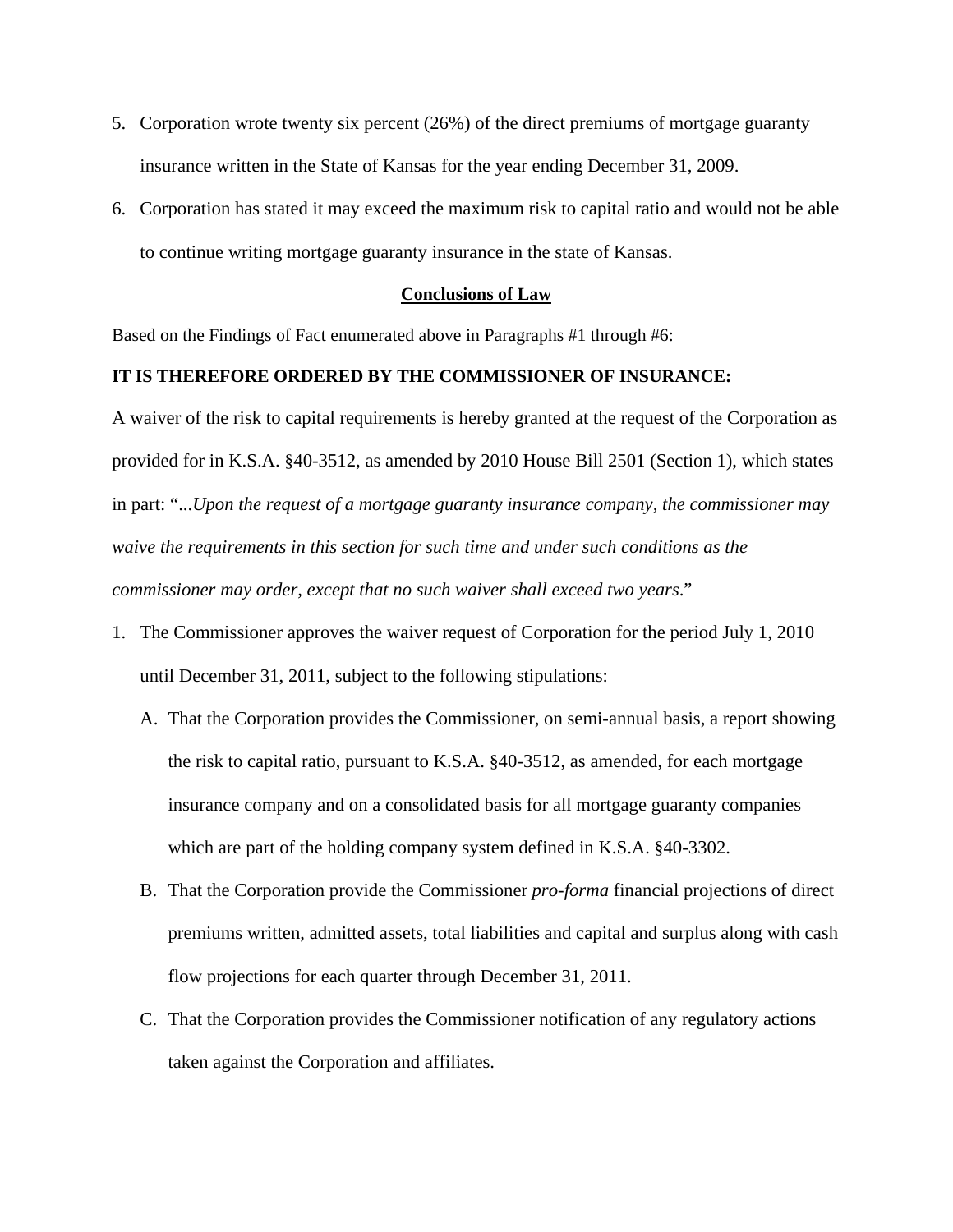- D. That the Corporation provides the Commissioner notification of any rating agency actions taken of the Corporation and affiliates.
- 2. The Commissioner retains jurisdiction over this matter to issue any and all further Orders deemed appropriate or to take such further action as necessary to dispose of this matter.

## **NOTICE OF RIGHTS**

Corporation is entitled to a hearing pursuant to K.S.A. §77-537, the Kansas Administrative Procedure Act. If Respondent desires a hearing, the company must file a written request for a hearing with:

> John W. Campbell, General Counsel Kansas Insurance Department 420 S.W. 9th Street Topeka, Kansas 66612

This request must be filed within fifteen (15) days from the date of service of this Order. If Respondent requests a hearing, the Kansas Insurance Department will notify the Respondent of the time and place of the hearing and information on the procedures, right of representation, and other rights of parties relating to the conduct of the hearing, before commencement of the same. If a hearing is not requested in the time and manner stated above, this Summary Order shall become effective as a Final Order upon the expiration of time for requesting a hearing, pursuant to K.S.A. §77-613. In the event Respondent files a petition for judicial review, pursuant to K.S.A. §77-613(e), the agency officer to be served on behalf of the Kansas Insurance Department is:

> John W. Campbell, General Counsel Kansas Insurance Department 420 S.W. 9th Street Topeka, Kansas 66612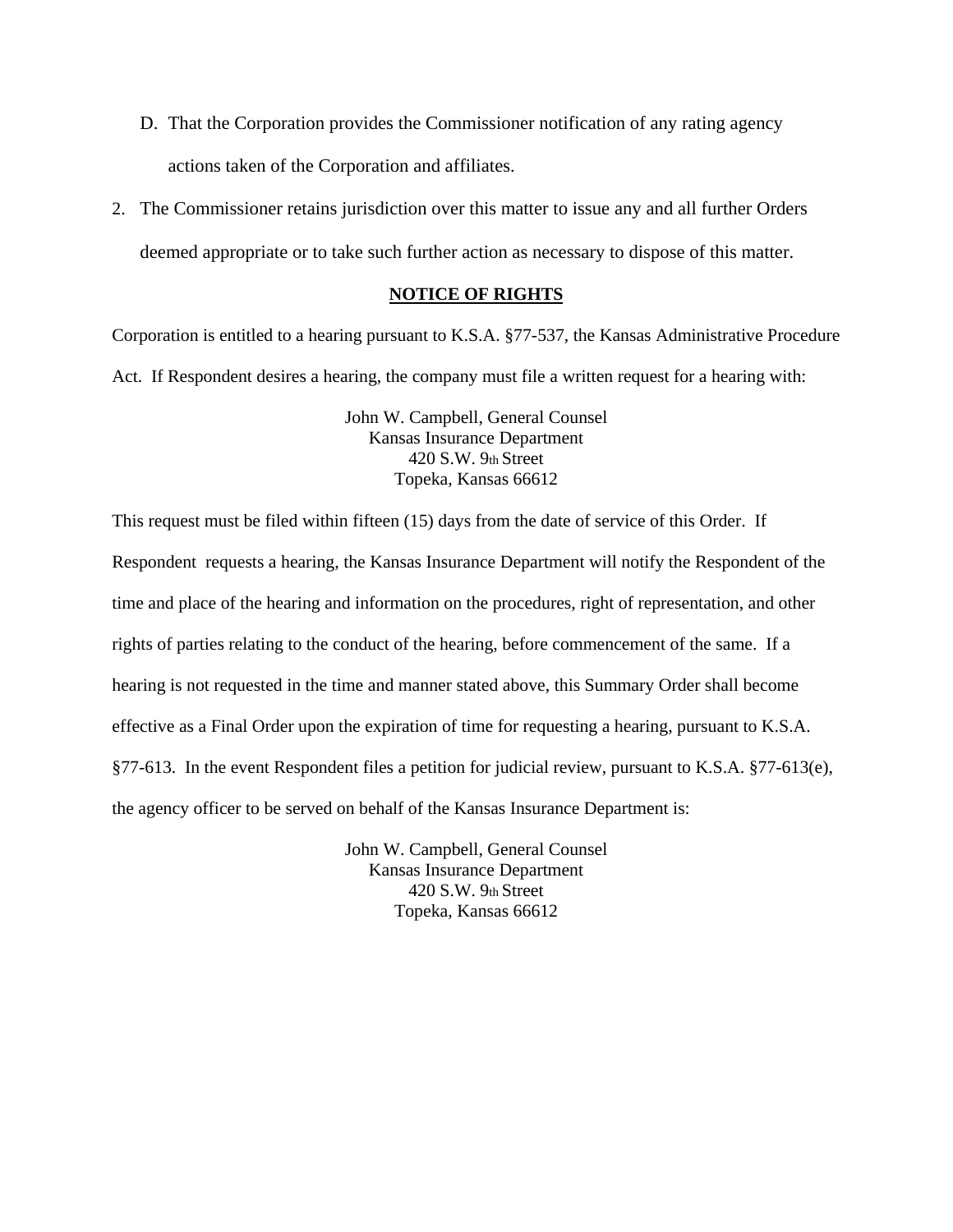# **IT IS SO ORDERED THIS \_\_\_14th\_\_\_\_\_ DAY OF JULY, 2010, IN THE CITY OF TOPEKA,**

## **COUNTY OF SHAWNEE, STATE OF KANSAS.**



\_/s/ Sandy Praeger\_\_\_\_\_\_\_\_\_\_\_\_\_\_\_\_\_\_\_\_ Sandy Praeger Commissioner of Insurance

BY:

 $\angle$ s/ John W. Campbell $\angle$ John W. Campbell General Counsel

## **Stipulation**

 The undersigned agree to the above recitations and facts as well as the Conclusions of Law and the actions of the Commissioner.

 $\angle$ /s/ Heidi A. Heyrman $\angle$ Heidi A. Heyrman Vice President Mortgage Guaranty Insurance Corporation